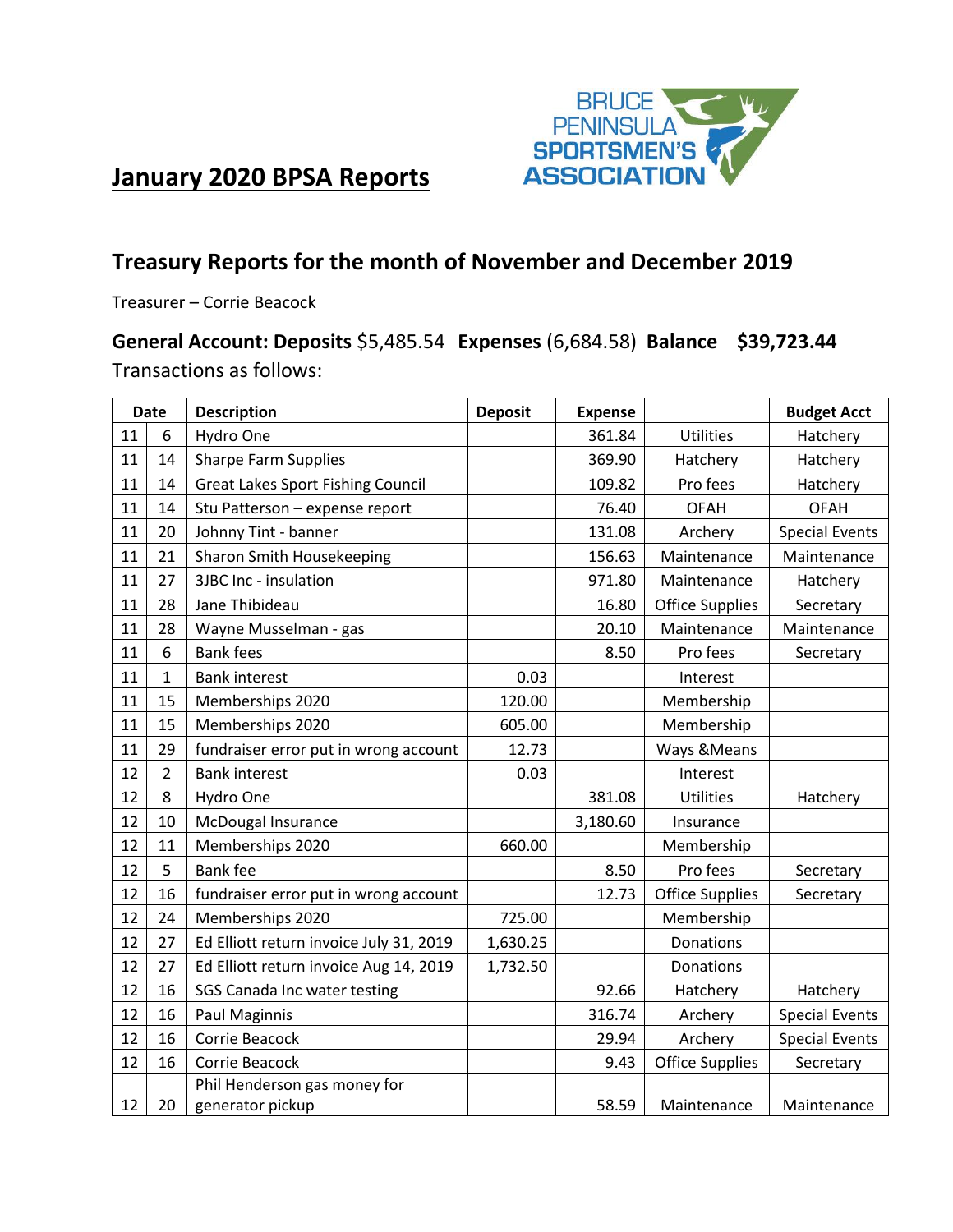|  | Sharon Smith Housekeeping             | 112.02 | Maintenance | Maintenance    |
|--|---------------------------------------|--------|-------------|----------------|
|  | <b>McCartney Property Maintenance</b> | 73.45  | Maintenance | Maintenance    |
|  | Wiarton Home Hardware                 | 65.54  | Hatchery    | Hatchery       |
|  | Wiarton Home Hardware                 | 120.43 | Archery     | Special Events |

**\$5,485.54 \$6,684.58**

Ways & Means balance is \$5,149.54 Deer feeding fund is \$3,578.16 RBG GIC Maturing December 1, 2022 is \$25,000.00. **Grand total of all accounts is \$ 73,451.14.**

## 2019 Budgets vs Actual Expenses - as of December 31, 2019

|                                      | <b>Budget</b> | Actual       |
|--------------------------------------|---------------|--------------|
| <b>Boot Scubbers</b>                 | 8,673.35      | $-8,073.35$  |
| Finance/BDO                          | 2,000.00      | $-1,694.89$  |
| <b>Trees</b>                         | 927.27        | $-927.27$    |
| Hatchery                             | 11,800.00     | $-12,635.78$ |
| Maintenance                          | 5,200.00      | $-4,558.21$  |
| Membership                           | 400           | 0            |
| OFAH                                 | 1,244.00      | $-1,169.63$  |
| Prizes/Awards                        | 650           | $-989.88$    |
| Events                               | 2,500.00      | $-2,444.27$  |
| Secretary / Office Expense           | 2,000.00      | $-757.81$    |
| Archery                              | 3,000.00      | $-1,826.17$  |
| Web Hosting                          | 1,000.00      | $-230.91$    |
| One offs approved by membership      | 3,000.00      | $-2,664.47$  |
| Insurance                            | 0             | $-3,180.60$  |
| Grand totals as of December 31, 2019 | 42,394.62     | $-41,153.24$ |

\*Note: These numbers have not been verified by our Accountant and are subject to change.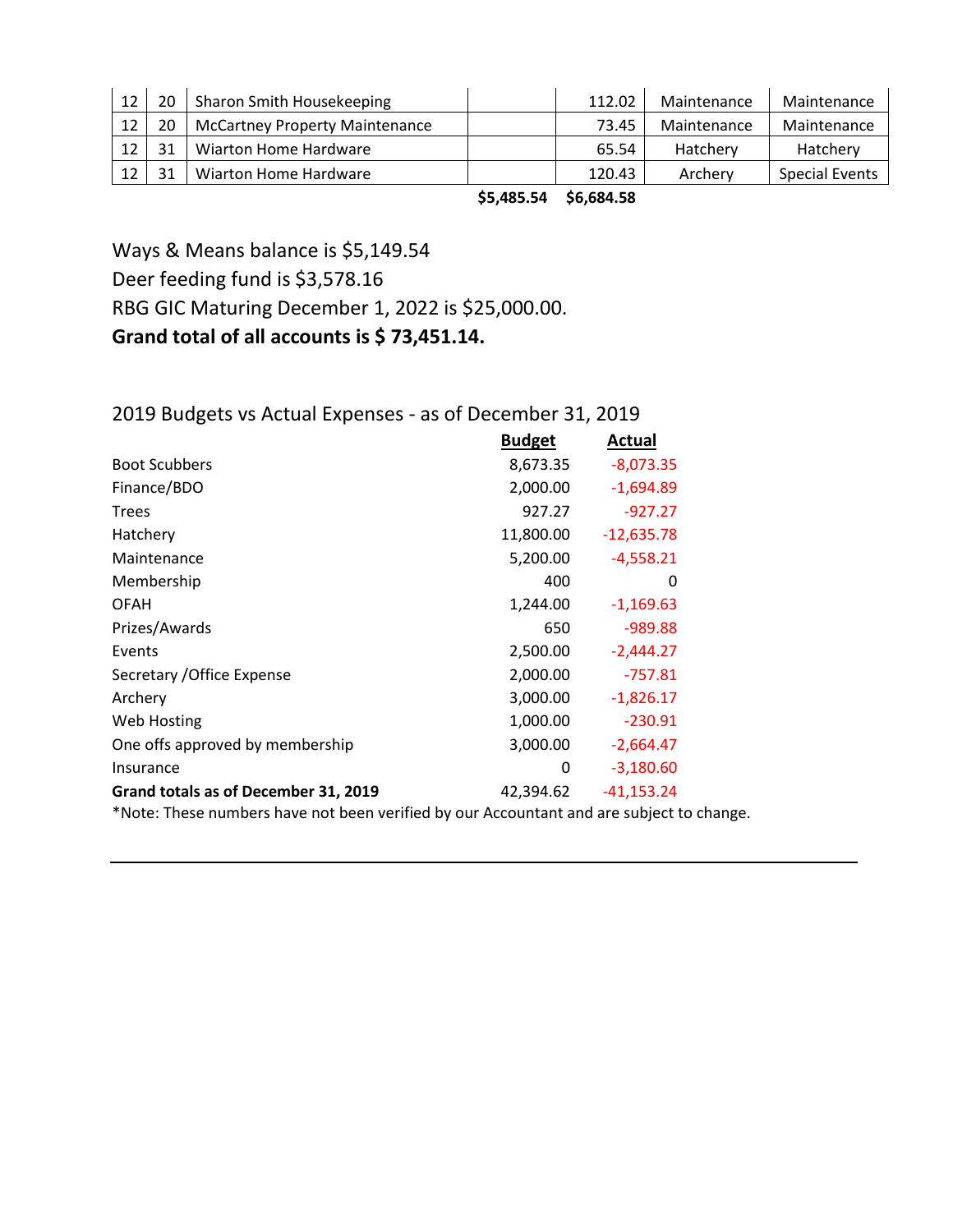| <b>BPSA MEMBERSHIP SUMMARY</b>         |                        |  |  |
|----------------------------------------|------------------------|--|--|
| 2020                                   | <b>REVISON</b><br>DATE |  |  |
|                                        | <b>JAN 21/20</b>       |  |  |
| <b>PAID NEW MEMBERS</b>                | 10                     |  |  |
| <b>PAID FAMILY MEMBERS</b>             | 171                    |  |  |
| <b>PAID YOUTH</b>                      | O                      |  |  |
| <b>TOTAL PAID MEMBERS</b>              | 181                    |  |  |
| <b>PAST MEMBERS NOT PAID</b>           | 70                     |  |  |
| <b>MEMBERS THAT GET MINUTES MAILED</b> | 9                      |  |  |
| <b>PAID GUN CLUB MEMBERS</b>           | 66                     |  |  |
| <b>PAID ARCHERY MEMBERS</b>            | 9                      |  |  |
| <b>PAID ADULT MEMBERS</b>              | 149                    |  |  |
| <b>CHILDREN MEMBERS</b>                | 32                     |  |  |
| <b>ADULT QUORUM @10% IS</b>            | 14.9                   |  |  |

# **Jan. 2020 Handgun Club Report**

**Membership:** Mark Young reports 66 Paid Members as of Dec. 31/19. There are a few more that didn't make it by the end of 2019 but will rejoin. We also have four (4) Probationary shooters, most of whom will have completed their probation within the next couple of weeks.

**Treasurer:** Jo-Anne Stevens stepped up and has been appointed Treasurer, congratulations Jo-Anne. Her appointment will be confirmed at the spring HG Club General Meeting. Dec. 31/19, balance, \$ **26,745.01.** Current balance Approx. **\$ 31,450**. (totals from Ladies and Youth pending)

### *Thank you Jorge Klein for all your work the past number of years.*

**Competition Team:** We have 20 Members signed up to compete this year including several new Members. We have only had three shoots so far this season with the BPSA Team winning all three.

**New Range Officer:** John DeJong has completed his training and has been confirmed as a new Range Officer. Congratulations John.

**Range Improvements:** New laminated panels have been installed by Kelly, Frank and Al on the range port doors and side frames. The new panels are a major improvement as they are easily cleaned and improve the appearance of our range. The panels were supplied by Johnny Tint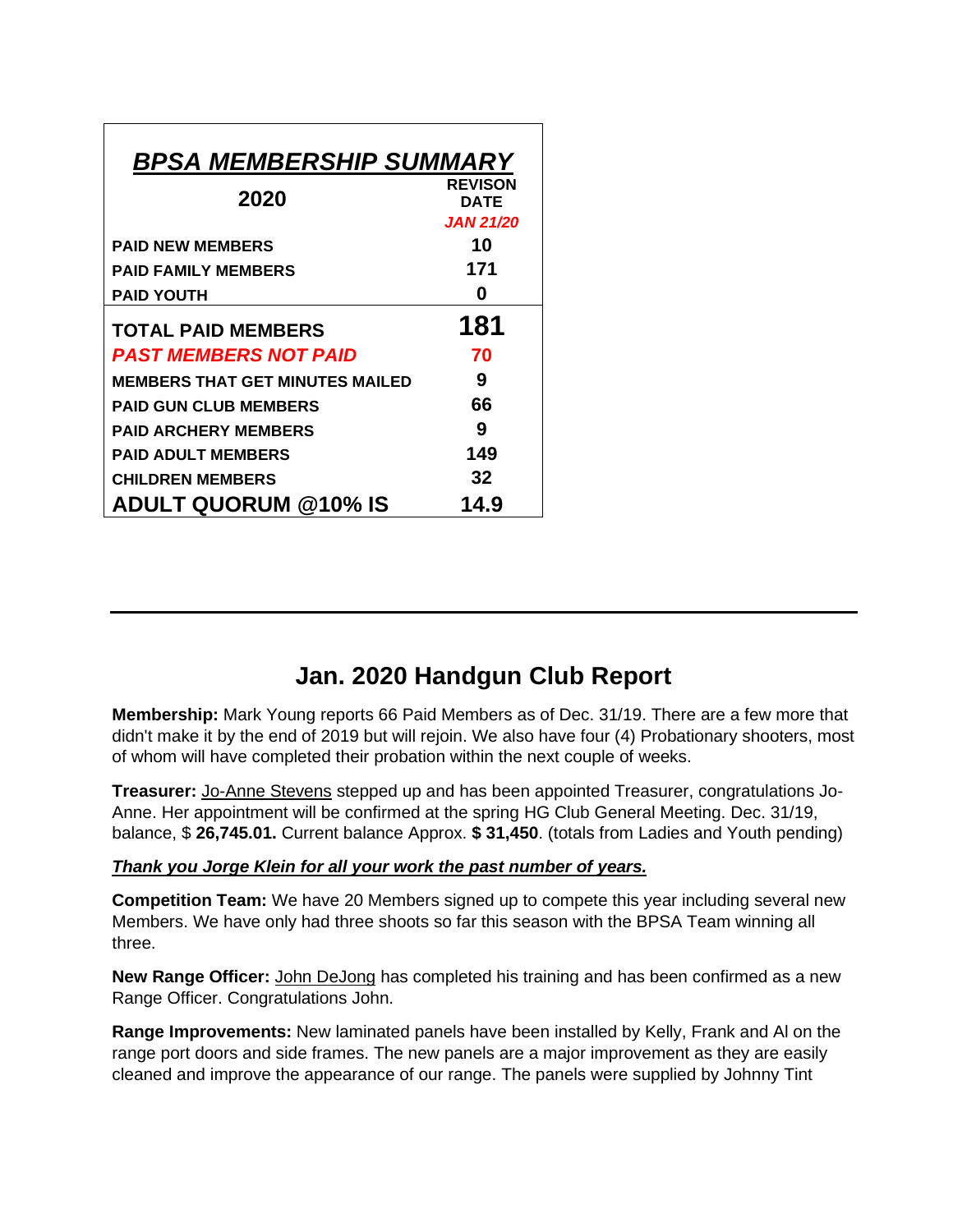(John DeJong). John also supplied the artwork on our Fish Stocking trailer. Thank you John for all your club support!!

**Youth Firearm Safety Program:** The Youth program started up on Sunday, Jan. 19/20, 1:00 PM and is again headed up by Rob and Krista Quesnel. We have held the cost at \$ 15.00 again for the six consecutive week program in order to encourage area youth participation. We had 30 young people out in 2019 giving us a revenue of \$ 450.00 but the actual cost of running the program was almost \$ 700. (ammunition, targets, snacks and awards). Jan. 19/20, we had a wonderful turnout again. - Young People Are Our Future -

This program is very important to the BPSA and our community & I'd like to make a motion that the Parent Club contribute \$ 100. to help cover any shortfall's experienced. There are a minimum of 10 HG Club Members out every week to facilitate and act as safety officers/mentors to our youngsters. One on One supervision is a must.

Special thanks to Krista and Rob for all the hours they put into this great program and to all the HG Members that volunteer their time every Sunday afternoon.

**Ladies Shooting Program:** Started on Jan. 19/20, Sunday evenings at 7:00 PM. The cost is \$ 35.00 for the six weeks + the cost of ammunition. A great time is had by all and we have many repeat shooters every year. Six or seven volunteers from the HG Club provide safety and mentoring every year. Firearms (.22 cal.) are provided by the club or experienced shooters may bring their own firearm. 25 Ladies came out for the 1st. session on the 19th. and had a great time and turned in very respectable targets. Well done all!!!

The Ladies program is coordinated by Patricia Krieg.

Thanks as well to Frank Hutter for his guidance and the HG Club Volunteers for coming out every week.

**Donations:** The Handgun Club held our second annual Pizza Day in December and we had \$ 40.00 left over which was donated to the Wiarton Salvation Army to help with their good work.

Bob McKenzie donated a new 12 cup coffee maker when our old one packed it in. Thank you Bob!!

*As always, guests are welcome to come out and try their hand at handgun shooting. Firearms and ammunition will be provided for newbie's for their 1st. session at no charge and one of our range officers will be on hand to ensure safety and a good time is had by all.*

Submitted By,

Al Hunter

President, BPSA Handgun Club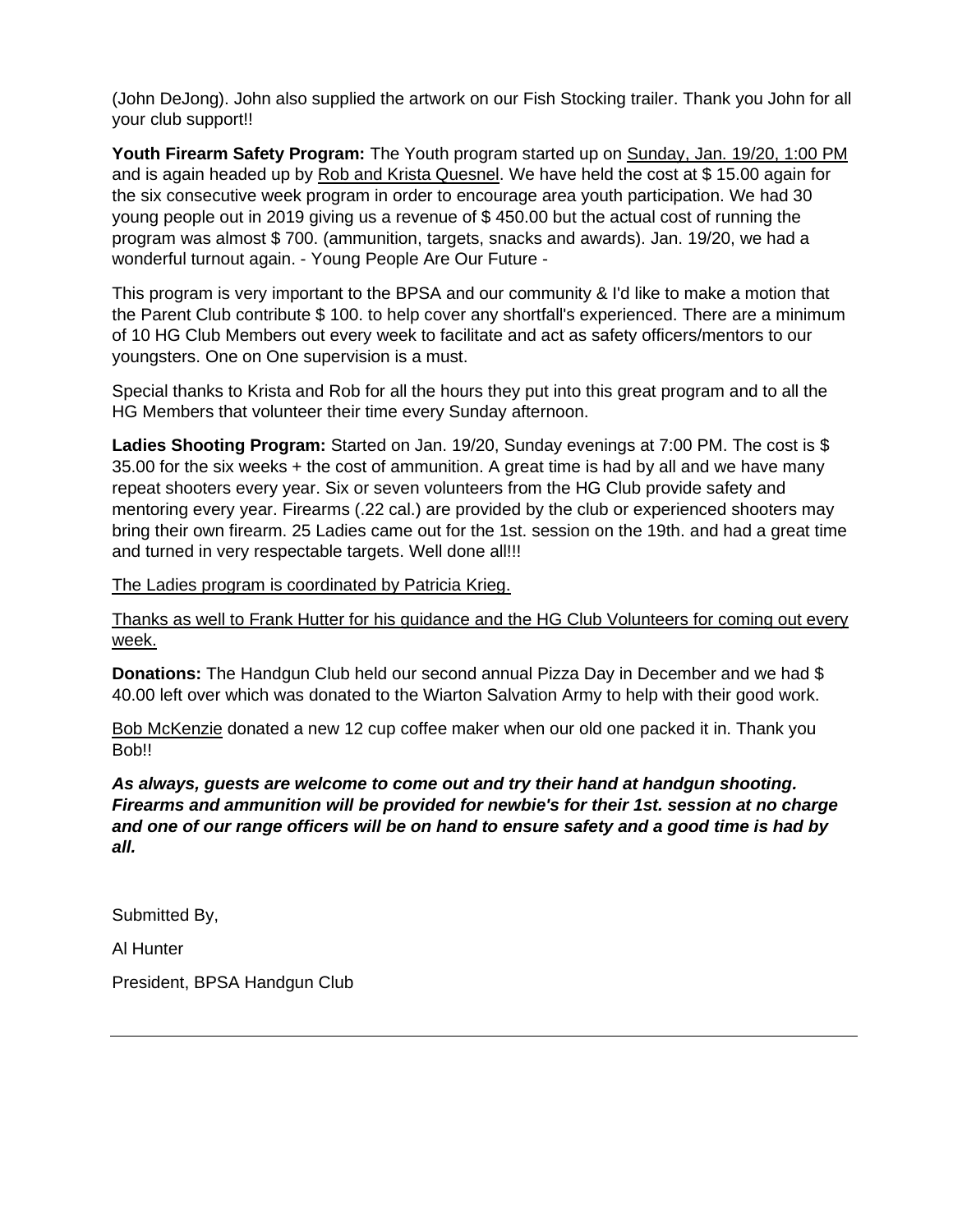### **Jan. 30th 2020 Hatchery Report**

We received our Brown Trout eggs from the Chatsworth Hatchery Dec. 30th. We had a bit of a slow hatch but it is complete now. Hatch Started Jan. 10th and was over Jan. 21st. We had a great hatch over 95% survival.

Our 2020 Aquaculture, collection & stocking licence applications have been completed. As per our meeting last fall with MNRF in Owen Sound, the decision was made to start the licensing process earlier in the year to avoid conflict with our Rainbow egg collection in the springtime.

Yearling Rainbows in the hatchery are growing well and will be ready for fin clipping around the first of April.

Hatchery water Flow 25-30 GPM. Temp 5 degrees

Alan Sutter

| Bruce Peninsula Sportsmen's Association 2019 Hatchery Summary |  |
|---------------------------------------------------------------|--|
|---------------------------------------------------------------|--|

| Total Fish Stocked 2019                                                                       |                                                |                                                | 85,565           |                    |
|-----------------------------------------------------------------------------------------------|------------------------------------------------|------------------------------------------------|------------------|--------------------|
| Species:<br>Rainbow Trout<br><b>Brown Trout</b>                                               |                                                |                                                | 55,010<br>30,555 |                    |
| Stocking Location and Age:                                                                    |                                                |                                                |                  |                    |
| <b>Rainbow Trout</b>                                                                          | Fingerlings                                    |                                                | Yearlings        | Total              |
| Gleason Brook                                                                                 | 10,450                                         |                                                | 10,000           | 20,450             |
| Colpoy's Creek                                                                                | 13,300                                         |                                                | 11,260           | 24,560             |
| Barrow Bay                                                                                    | 5,000                                          |                                                | 5,000            | 10,000             |
| <b>Brown Trout</b><br><b>Wiarton Marina</b>                                                   |                                                |                                                |                  |                    |
|                                                                                               | 30,555 5mo.                                    |                                                |                  | 30,555             |
| Yearly Totals for Water Takings:                                                              |                                                |                                                | Total:           | 85,565             |
|                                                                                               |                                                |                                                |                  |                    |
| Spring                                                                                        | East Well                                      |                                                | Total            |                    |
| 13,126,476 Gal.                                                                               | 554,285 Gal.                                   |                                                | 13,680,761 Gal   |                    |
|                                                                                               |                                                | Expenses                                       |                  | <b>CHP Funding</b> |
| <b>Operating Costs</b><br><b>Insulation Project</b><br><b>Trailer Project</b><br>Oxygen Meter |                                                | \$9,514.11<br>\$971.80<br>\$417.69<br>\$775.18 | \$6,000.00       |                    |
|                                                                                               | Total.                                         | \$11,678.78                                    | \$6,000.00       |                    |
| Stocked Fingerlings mid Nov. instead of Aug./Sept. over 2.5 times<br>Larger when stocked      | $2018 = 74,645$ or 139 lbs Fingerlings stocked |                                                |                  |                    |

2019 = 28,750 or 151 lbs Fingerlings stocked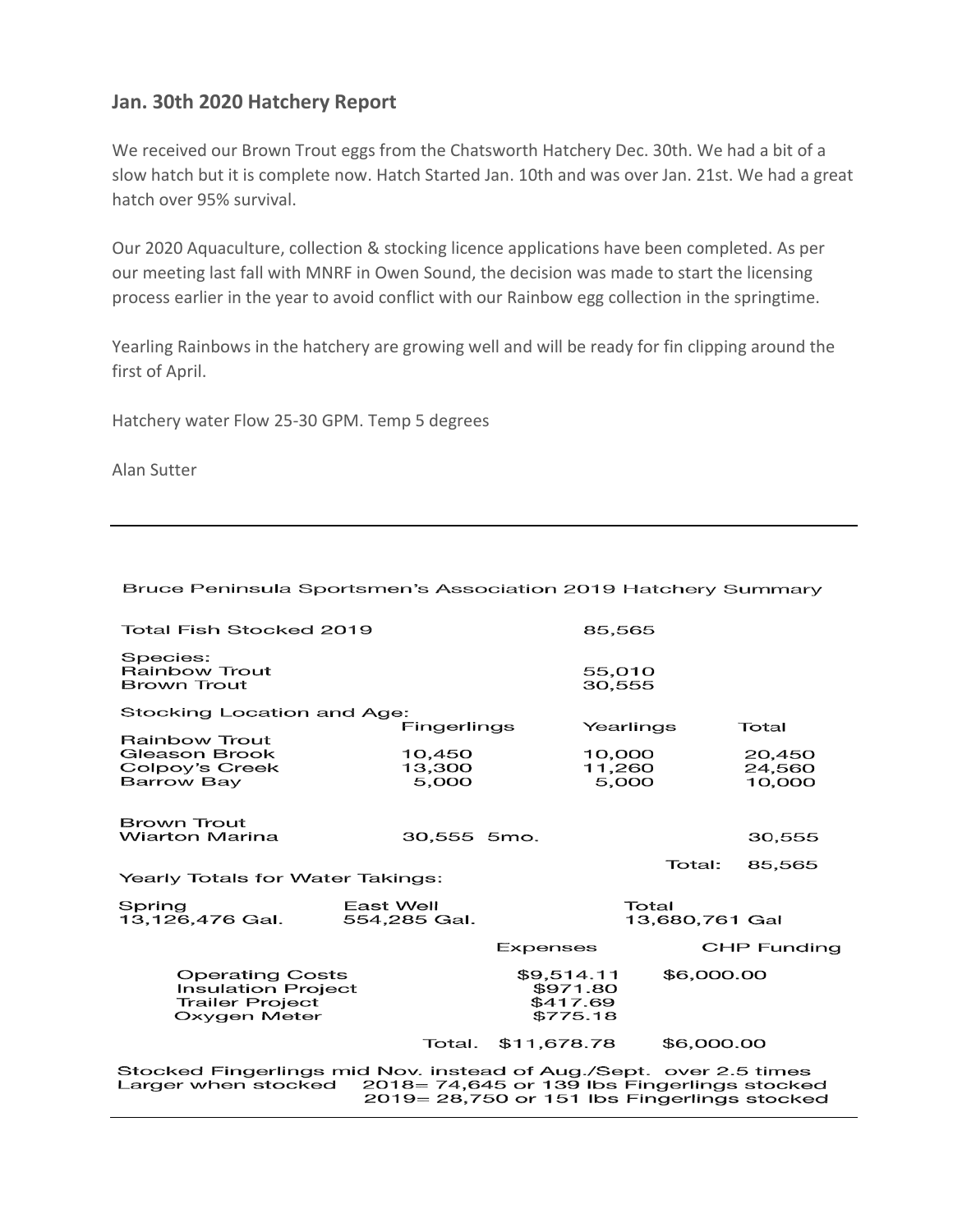# Scheduling report

Unfortunately only members with gmail accounts can access the online calendar. Please feel free to write all events on the board at the club house once you have checked availability.

Jan and Feb scheduled events include Youth firearms training Sunday afternoons and Ladies shooters program Sunday evenings. Both started Jan 19th and run 6 consecutive Sundays. KAren

### Archery Report January 2020

December found the Archery Club busy with building and participating in the Wiarton Christmas Parade. The theme this year was Candyland.

Bruce and Corrie Beacock donated the use of a 16-foot trailer and picnic table. Bruce built the foundation of the float at home and drove it over to the club. With help of parents, youth, the hatchery folks and Wayne Mussleman the float was transformed into a candy factory.

Mark Hewton built us a 4' X4' house with gumdrops on the roof and it was further decorated and lit up with the help of everyone. The picnic table held a huge peppermint twist decorated with red and white lights. Walking candy canes were on the float using large paint brushes and "painted" the candy with lights.

Cameron Jones, 11, was a great sport and allowed us to dress him up as a walking jellybean. All the girls were candy canes, they handed out 8 kilograms of candy along the route.

Our entry started with Kyleigh and Austin Dickinson proudly carrying our new Archery Club banner. The banner is 8' by 3' and displays our club name, logo and "Yours in Conservation".

Followed by Bruce and Phil Henderson towing the candy float were the walking candy canes then Paul Maginnis towed the fish stocking tank and trailer from the Hatchery. The trailer looked great sporting new decals and signs. The trailer was also lit up with Christmas lights and signs advertising the club and fish stocking.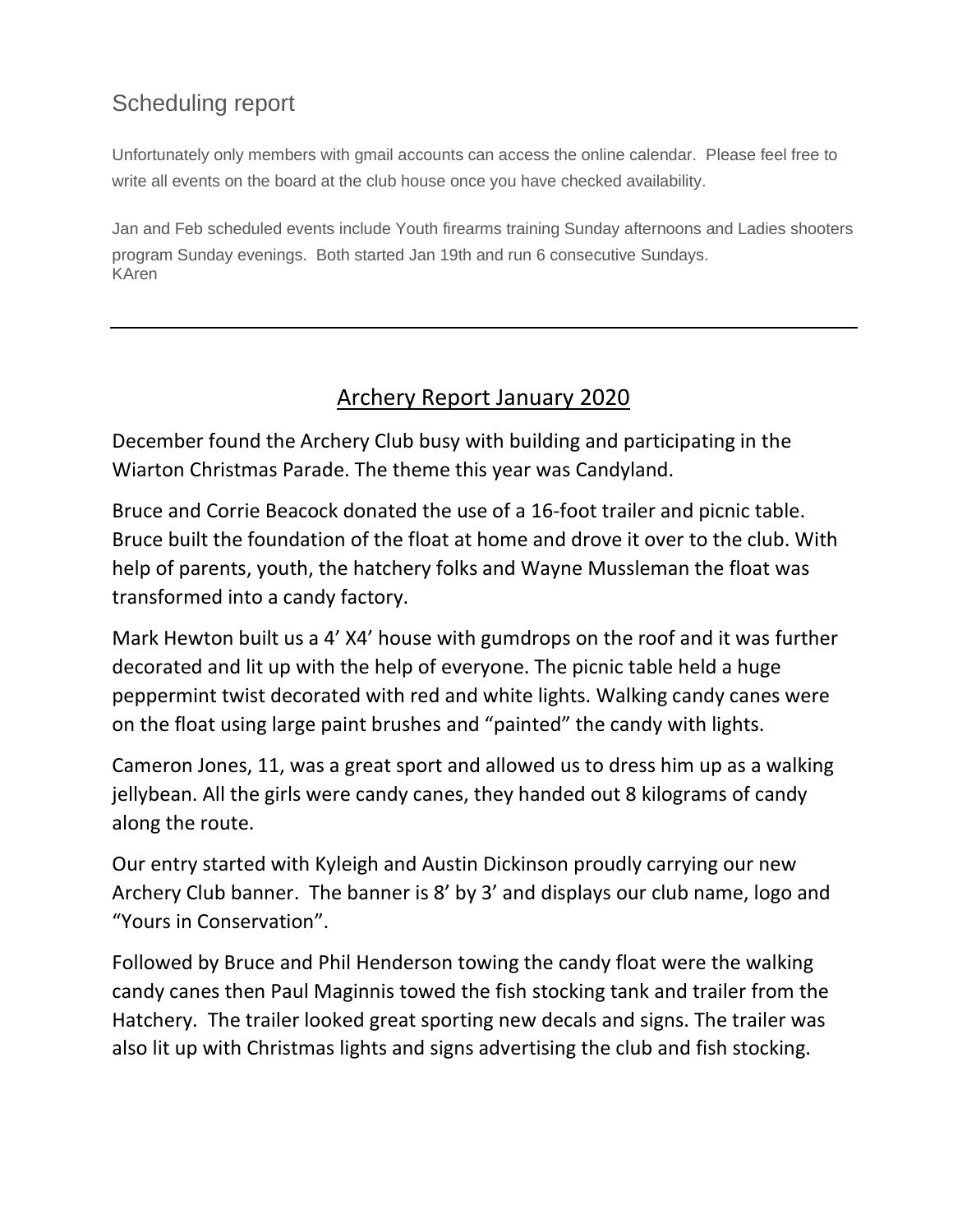All the effort resulted in a great time for the youth and adults and as a great topper they won the award for Best Lights in the parade.

Before heading out Corrie made a great hot dinner for everyone to help keep everyone warm along the cold route.

Congratulations and thanks to everyone for their help.

We continue opening the  $1<sup>st</sup>$  and  $3<sup>rd</sup>$  Tuesdays of the month at the Home Hardware Design Center. At this time, we have had to cancel only one night due to weather. Unfortunately, it was the last night before Christmas that had to be cancelled. The spirit prevailed though and on the first return night after the holidays we were all treated to Christmas Cookies made by Lexi Hewton 11 years old. Thanks Lexi they were excellent. Everyone that came out that night received a Christmas treat bag as well.

We welcome new members for this year, the Zevenbergen's', Charlie, Tom, Willem and Jocelyn. The MacLeod's', Ewain and Nelson. The Hutchinson's', David, Laurie, Nichole, Alexis. The McNamara', Jason, Cindy, Caleigh, and Will. Emily Schmidt.

January 20<sup>th</sup> practice had us with a line up of 17 people launching arrows and 21 people in attendance. We have a great mix of adults and youth participating.

### **Correspondence**

The following email requests were received:

From: QDMA GreyBruce <qdmagreybruce@icloud.com> Date: November 29, 2019 at 2:23:33 PM EST To: bpsportsmen@gmail.com Subject: Introduction QDMA Grey Bruce Branch

Jim Martell

Hi Jim,

This is an introduction.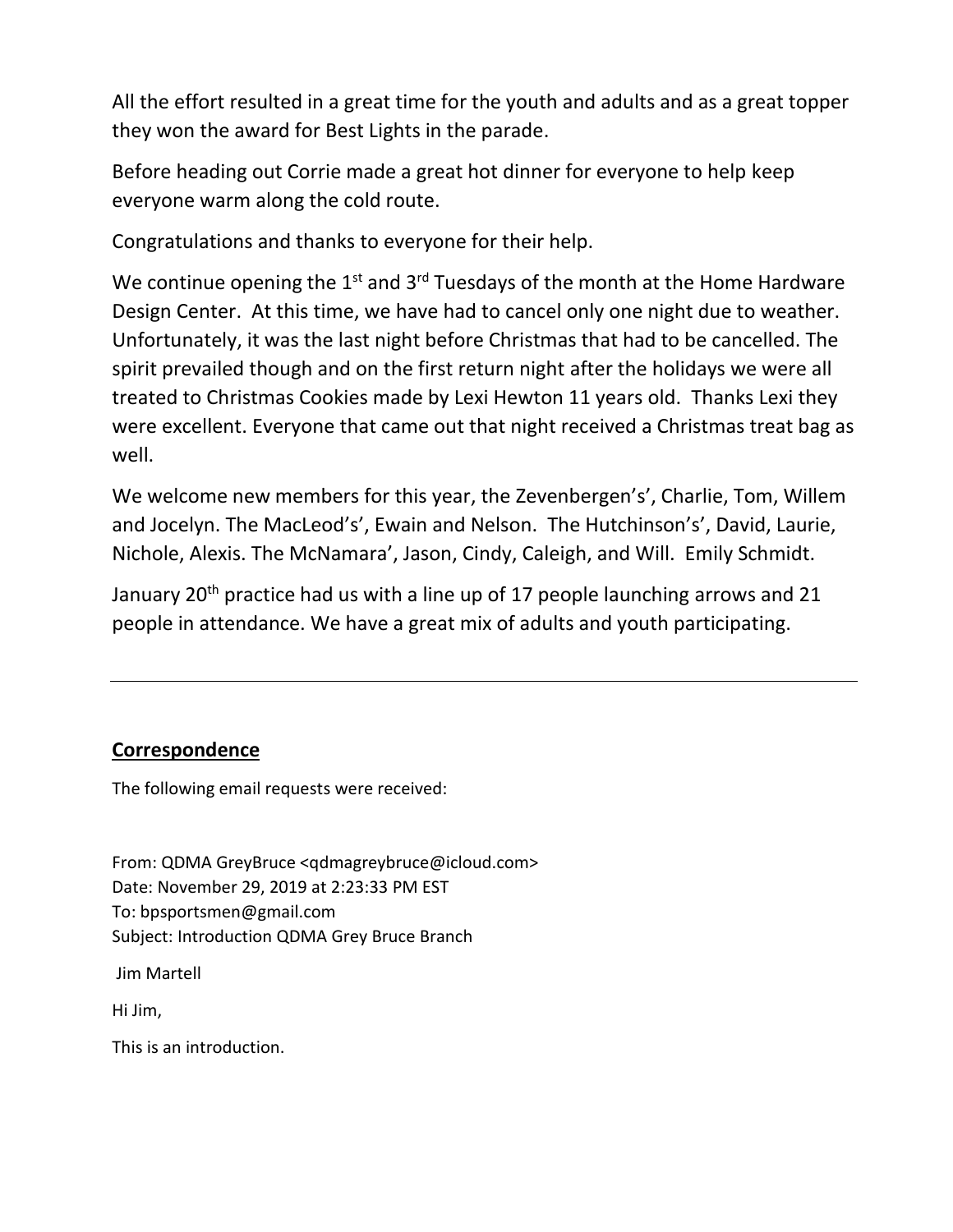I am the founding president of the local Quality Deer Management Association, Canada - Grey Bruce Branch.

I would be interested in exploring common ground and club goals.

We have a complementary subscriptions available for our QDMA ' Whitetails" magazine. Perhaps your branch could make them available to your members, at the club library.

If you are interested, please provide a mailing address. I am hoping that your club could use them in your club library, with the hopes of educating your members on QDM and possible enticing a few to join us.

We are aiming to plant 5,000 mast trees this year, and erect some interpretation signage at outdoor education centres.

Perhaps we cold join forces in these efforts, too.

Please do drop me a line or call me at the number below.

David Legault, P.Geo.

David Legault, President,Grey Bruce Branch QDMA Canada qdmagreybruce@icloud.com 647 519 9676 iPhone [www.qdma.ca](http://www.qdma.ca/)

### Town of **SOUTH BRUCE PENINSULA**

December 11, 2019

Bruce Peninsula Sportsmen Association c/o Karen VanNest kvn ca@yahoo.com

Dear Members:

The Town of South Bruce Peninsula is holding Family Skating during the Christmas holiday season and would like to invite the Bruce Peninsula Sportsmen Association to participate. Your sponsorship includes:

- Ad in the Wiarton Echo listing you as a sponsor
- Flyers sent to students at Peninsula Shores, Hepworth and Amabel Sauble Schools (pending approval)